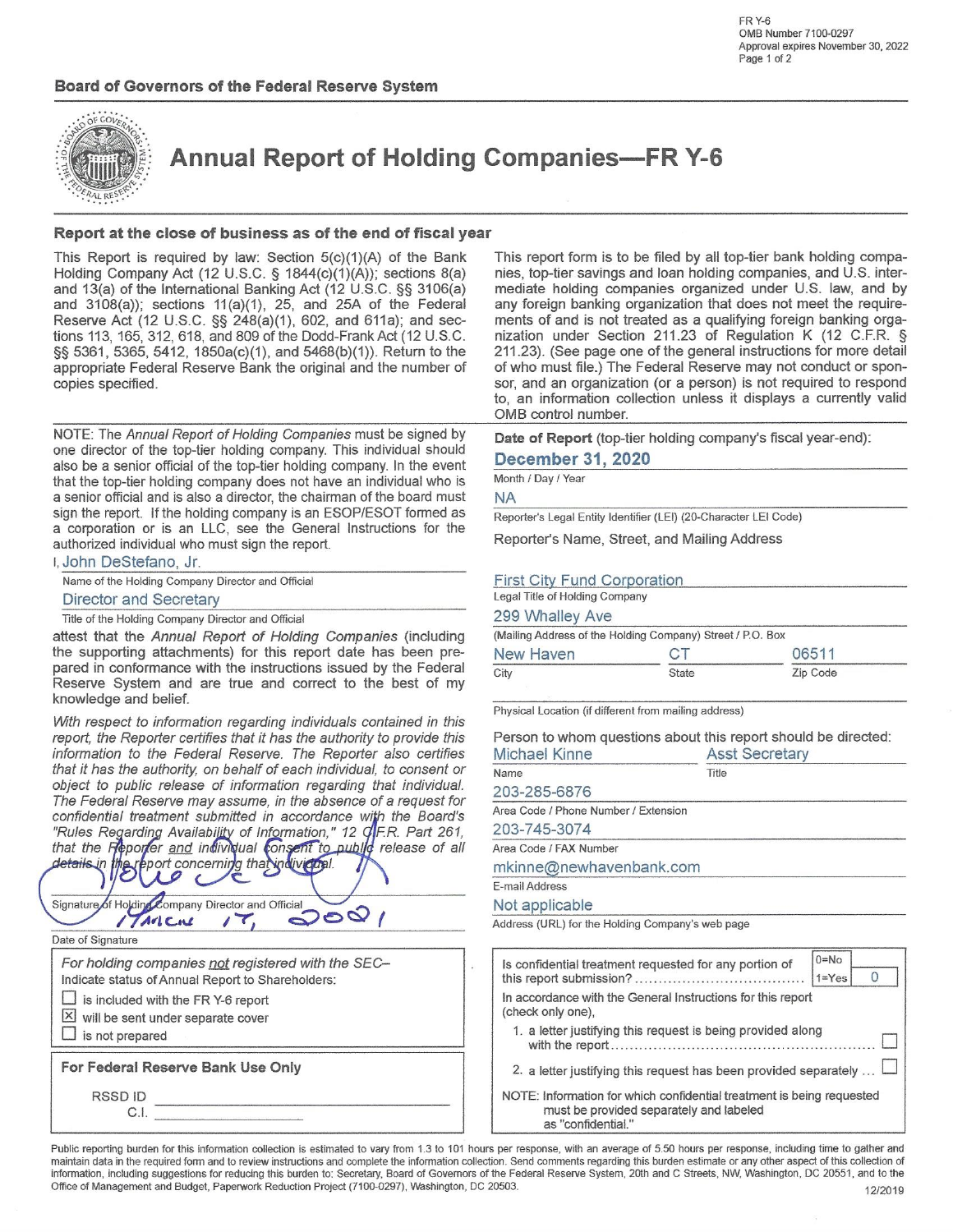# **For Use By Tiered Holding Companies**

*Top-tiered holding companies must list the names, mailing address, and physical locations of each of their subsidiary holding companies below.*

| <b>First Community Bancorp</b>                                        |              |          |                                           |                                                                       |          |
|-----------------------------------------------------------------------|--------------|----------|-------------------------------------------|-----------------------------------------------------------------------|----------|
| Legal Title of Subsidiary Holding Company                             |              |          | Legal Title of Subsidiary Holding Company |                                                                       |          |
| 299 Whalley Ave                                                       |              |          |                                           |                                                                       |          |
| (Mailing Address of the Subsidiary Holding Company) Street / P.O. Box |              |          |                                           | (Mailing Address of the Subsidiary Holding Company) Street / P.O. Box |          |
| <b>New Haven</b>                                                      | СT           | 06511    |                                           |                                                                       |          |
| City                                                                  | <b>State</b> | Zip Code | City                                      | State                                                                 | Zip Code |
| Physical Location (if different from mailing address)                 |              |          |                                           | Physical Location (if different from mailing address)                 |          |
| Legal Title of Subsidiary Holding Company                             |              |          |                                           | Legal Title of Subsidiary Holding Company                             |          |
| (Mailing Address of the Subsidiary Holding Company) Street / P.O. Box |              |          |                                           | (Mailing Address of the Subsidiary Holding Company) Street / P.O. Box |          |
| City                                                                  | State        | Zip Code | City                                      | State                                                                 | Zip Code |
| Physical Location (if different from mailing address)                 |              |          |                                           | Physical Location (if different from mailing address)                 |          |
| Legal Title of Subsidiary Holding Company                             |              |          |                                           | Legal Title of Subsidiary Holding Company                             |          |
| (Mailing Address of the Subsidiary Holding Company) Street / P.O. Box |              |          |                                           | (Mailing Address of the Subsidiary Holding Company) Street / P.O. Box |          |
| City                                                                  | State        | Zip Code | City                                      | State                                                                 | Zip Code |
| Physical Location (if different from mailing address)                 |              |          |                                           | Physical Location (if different from mailing address)                 |          |
| Legal Title of Subsidiary Holding Company                             |              |          |                                           | Legal Title of Subsidiary Holding Company                             |          |
| (Mailing Address of the Subsidiary Holding Company) Street / P.O. Box |              |          |                                           | (Mailing Address of the Subsidiary Holding Company) Street / P.O. Box |          |
| City                                                                  | State        | Zip Code | City                                      | State                                                                 | Zip Code |
| Physical Location (if different from mailing address)                 |              |          |                                           | Physical Location (if different from mailing address)                 |          |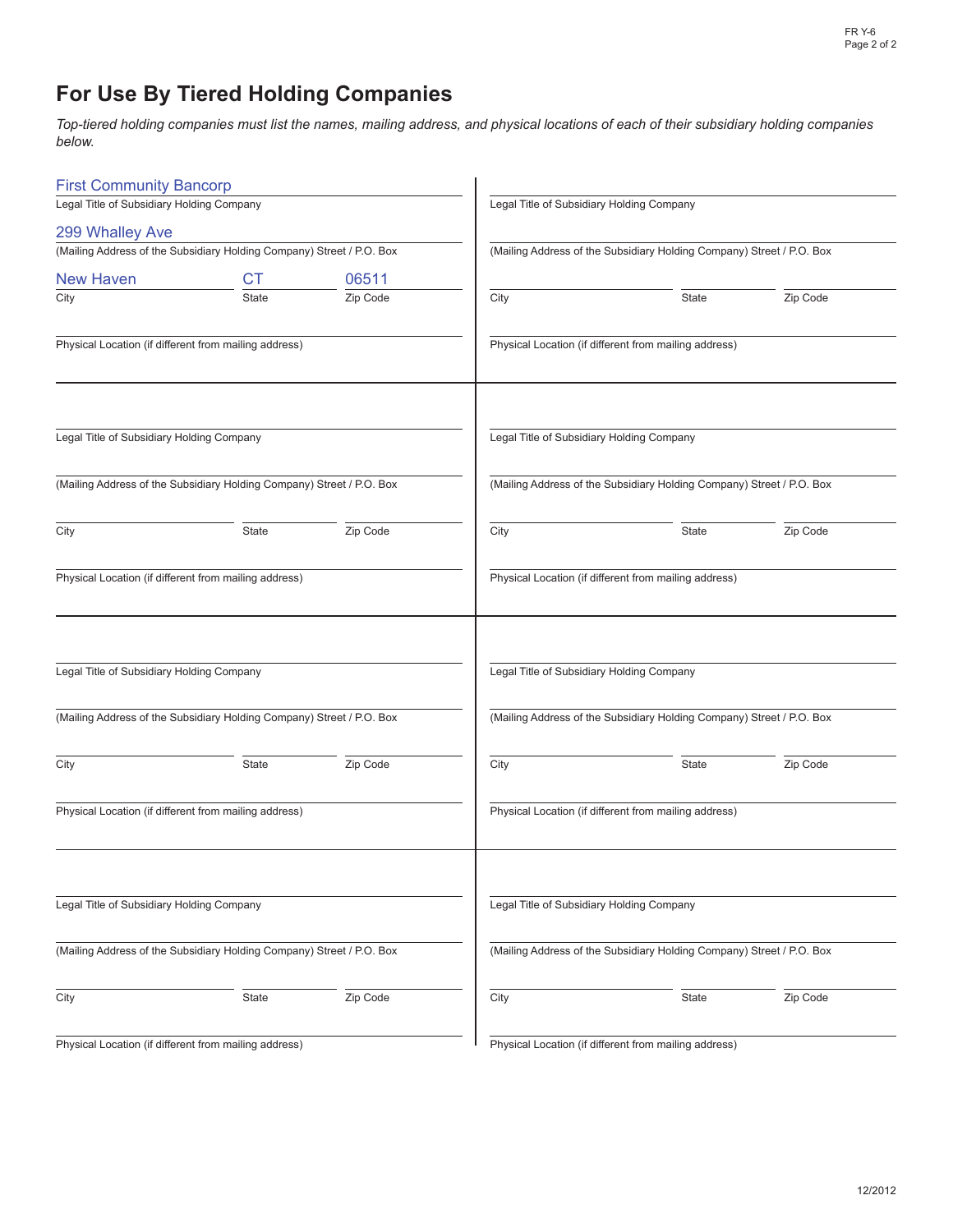# **ORGANIZATION STRUCTURE**

The principal organizing entity of the Bank is First City Fund Corporation (FCFC), a charitable nonprofit foundation whose charter mandates the formation of a locally based community bank to assist in the economic development and progress of the City of New Haven. FCFC provided the initial capitalization of the Bank through First City Bancorp Inc (FCBI), an intermediate holding company that owns 100% of the Bank's voting shares. FCBI is 100% owned by FCFC. Both FCFC and FCBI have received approval from the Federal Reserve Bank of Boston to become bank holding companies under the Bank Holding Company Act.

The organization structure of the Corporation/Bancorp/Bank is shown below. There are no other entities associated with the companies. LEI number is not applicable unless otherwise noted.



All three companies are incorporated in the state of Connecticut.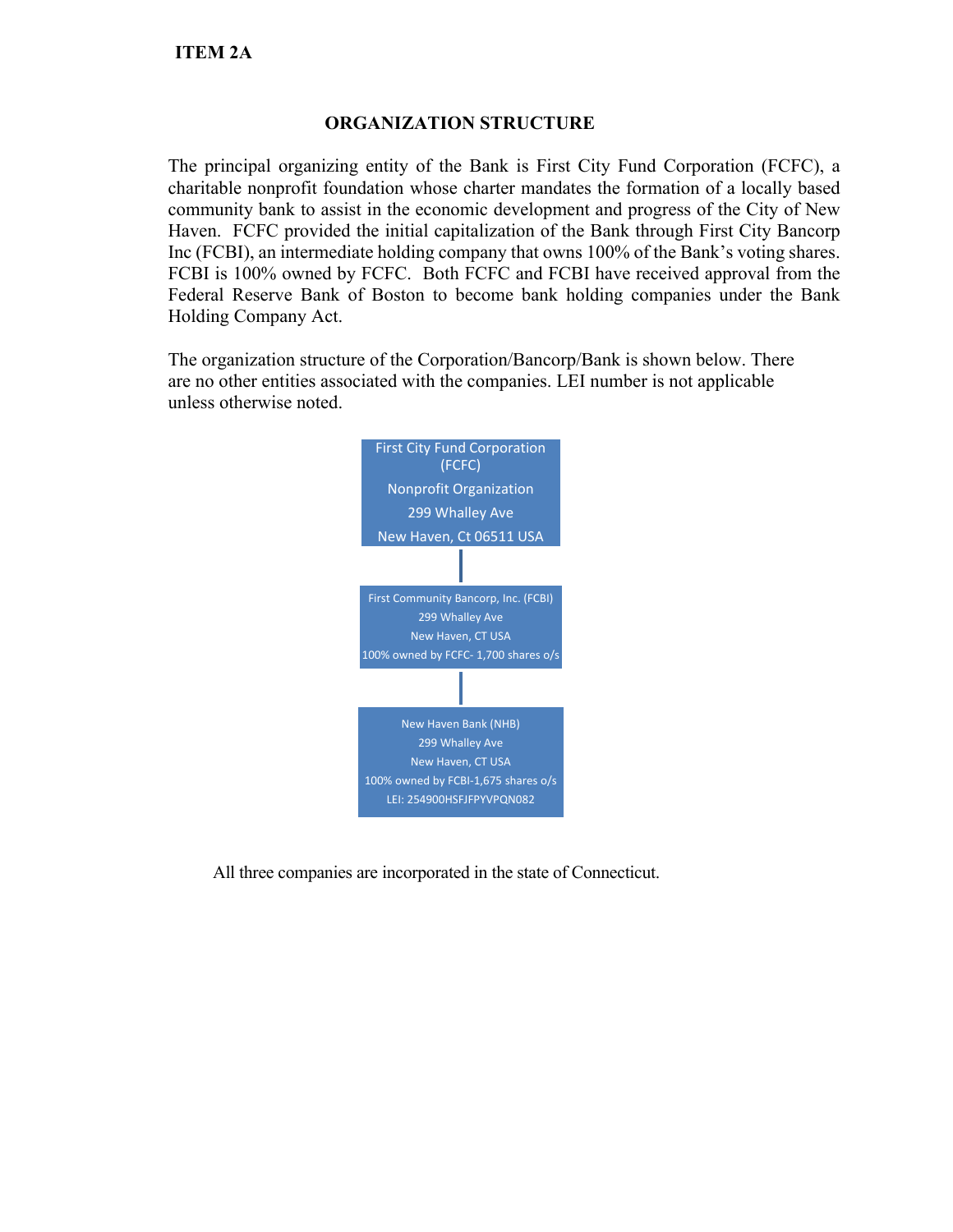### **ITEM 2b Domestic Branch Listing**

**Results:** A list of branches for your depository institution: NEW HAVEN BANK (ID\_RSSD: 3843392). This depository institution is held by FIRST CITY FUND CORPORATION (4151012) of NEW HAVEN, CT. The data are as of 12/31/2020. Data reflects information that was received and processed through 01/05/2021.

#### **Reconciliation and Verification Steps**

1. In the **Data Action** column of each branch row, enter one or more of the actions specified below 2. If required, enter the date in the **Effective Date** column

#### **Actions**

**OK:** If the branch information is correct, enter 'OK' in the **Data Action** column. Change: If the branch information is incorrect or incomplete, revise the data, enter 'Change' in the Data Action column and the date when this information first became valid in the Effective Date column. **Close:** If a branch listed was sold or closed, enter 'Close' in the **Data Action** column and the sale or closure date in the **Effective Date** column. **Delete:** If a branch listed was never owned by this depository institution, enter 'Delete' in the **Data Action** column. **Add:** If a reportable branch is missing, insert <sup>a</sup> row, add the branch data, and enter 'Add' in the **Data Action** column and the opening or acquisition date in the **Effective Date** column.

If printing this list, you may need to adjust your page setup in MS Excel. Try using landscape orientation, page scaling, and/or legal sized paper.

#### **Submission Procedure**

When you are finished, send <sup>a</sup> saved copy to your FRB contact. See the detailed instructions on this site for more information. If you are e-mailing this to your FRB contact, put your institution name, city and state in the subject line of the e-mail.

Note:

To satisfy the FR Y-10 reporting requirements, you must also submit FR Y-10 Domestic Branch Schedules for each branch with a Data Action of Change, Close, Delete, or Add. The FR Y‐10 report may be submitted in <sup>a</sup> hardcopy format or via the FR Y‐10 Online application ‐ https://y10online.federalreserve.gov.

\* FDIC UNINUM, Office Number, and ID\_RSSD columns are for reference only. Verification of these values is not required.

| Data Action Effective Date Branch Service Type |                             | <b>Branch ID RSSD</b> | * Popular Name | <b>Street Address</b>         | <b>City</b> | <b>State</b> | Zip Code | <b>ICounty</b> | <b>Country</b>                |              | <b>FDIC UNINUM*</b> Office Number* Head Office |                                  | Head Office ID RSSD* | Comments |
|------------------------------------------------|-----------------------------|-----------------------|----------------|-------------------------------|-------------|--------------|----------|----------------|-------------------------------|--------------|------------------------------------------------|----------------------------------|----------------------|----------|
|                                                | - Full Service (Head Office | 3843392 NEW           | IEW HAVEN BANK | <b>AVENUE</b><br>. 1299 WHALL | NEW HAVEN C |              |          | י שיו          | CTAT<br><b>IUNITED STATES</b> | Not Required |                                                | <b>HAVEN BANK</b><br><b>INFW</b> | 3843392              |          |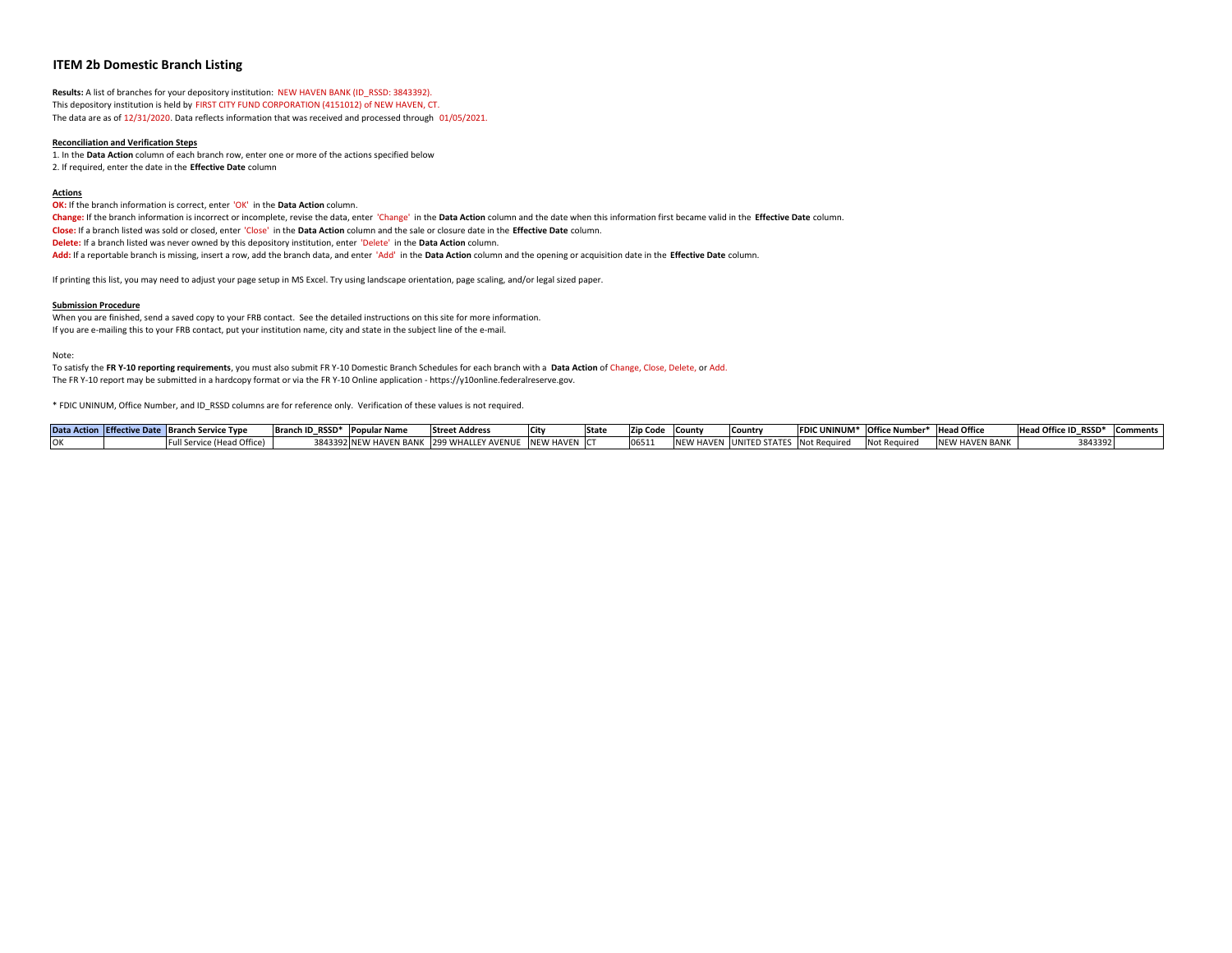# **FR Y‐6**

# **December 31, 2020**

**Item #3**

**Security Holders**

# **First City Fund Corporation**

First City Fund Corporation is a not for profit Corporation and as such there are no security holders.

# **First Community Bancorp, Inc.**

First Community Bancorp is 100% owned by its parent, First City Fund Corporation. There are no other security holders of First Community Bancorp.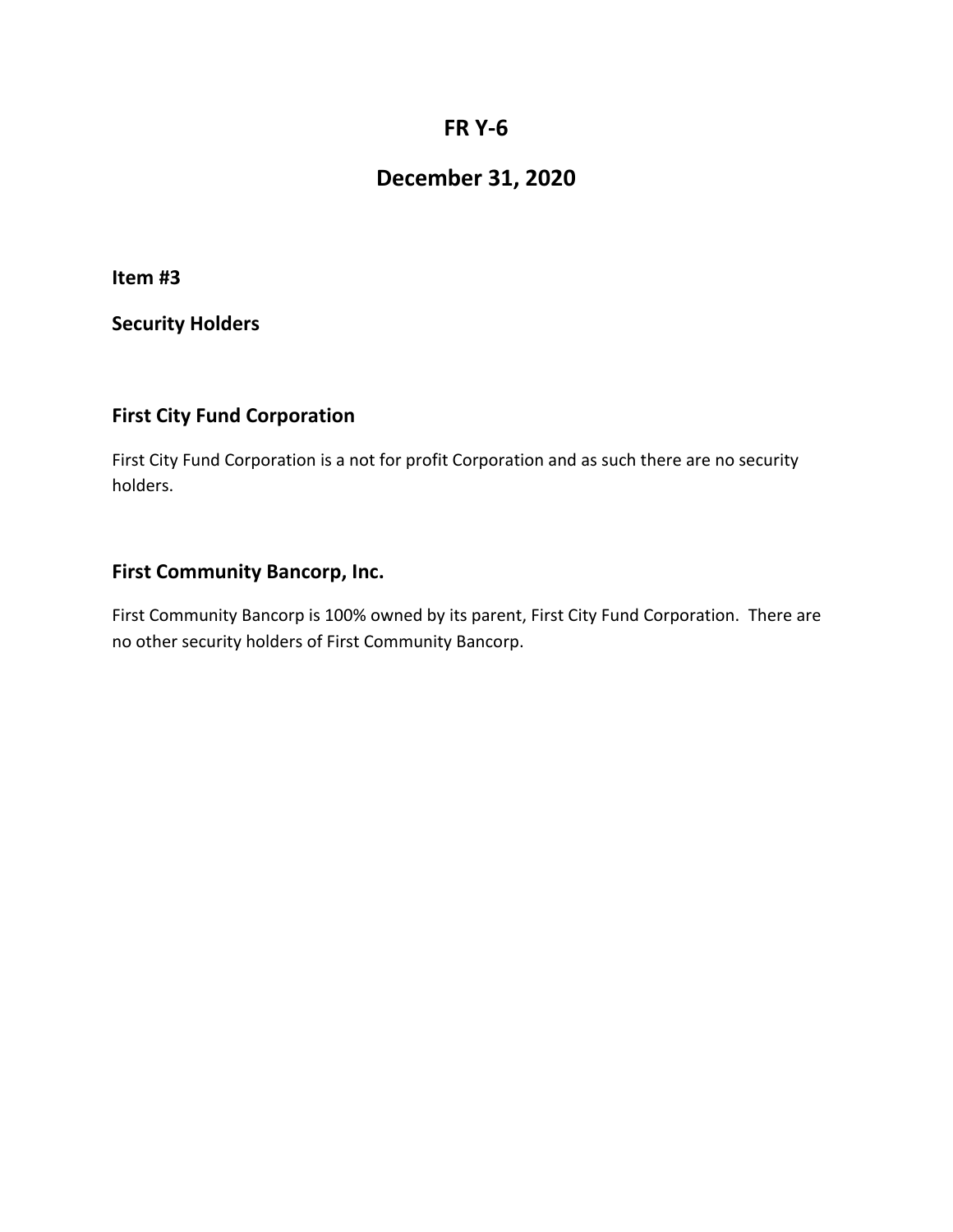## **FR Y-6 12/31/2020 First City Fund Corporation**

### **ITEM #4 Insiders**

| Name, City, State, Country                | Title &<br><b>Position with</b><br><b>Bank Holding</b><br>Company | <b>Title &amp; Position</b><br>with<br><b>Subsidiaries</b> | <b>Title and</b><br><b>Position with</b><br>Other<br><b>Businesses</b> | <b>Principal Occupation if</b><br>other than with the Bank<br><b>Holding Company</b> | <b>Percentage of Voting</b><br><b>Shares in Bank</b><br><b>Holding Company</b> | Percentage of<br><b>Voting Shares</b><br>in Subsidiary | List names of other<br>companies (incl<br>partnerships) if 25% or<br>more if voting securities<br>are held |
|-------------------------------------------|-------------------------------------------------------------------|------------------------------------------------------------|------------------------------------------------------------------------|--------------------------------------------------------------------------------------|--------------------------------------------------------------------------------|--------------------------------------------------------|------------------------------------------------------------------------------------------------------------|
| John DeStefano Jr.,                       | Director and                                                      | Director & EVP:<br>FCBI, New Haven                         |                                                                        |                                                                                      |                                                                                |                                                        |                                                                                                            |
| New Haven CT. USA                         | Secretary                                                         | Bank                                                       | N/A                                                                    | <b>EVP New Haven Bank</b>                                                            | N/A                                                                            | N/A                                                    | None                                                                                                       |
| Mark G. Sklarz                            | Director and                                                      |                                                            |                                                                        |                                                                                      |                                                                                |                                                        |                                                                                                            |
| New Haven CT. USA                         | President                                                         | N/A                                                        | N/A                                                                    | Partner, Green & Sklarz                                                              | N/A                                                                            | N/A                                                    | None                                                                                                       |
| Rolan Joni Young,<br>Woodbridge CT. USA   | Director                                                          | Director and Chair,<br>FCBI & New<br>Haven Bank            | N/A                                                                    | Partner, McCarter &<br>English, LLP                                                  | N/A                                                                            | N/A                                                    | None                                                                                                       |
| Charles Negaro,<br>New Haven CT. USA      | Director                                                          | Director and<br>Secretary, FCBI &<br>New Haven Bank        | N/A                                                                    | Chairman, Atticus Bakery,<br><b>LLC</b>                                              | N/A                                                                            | N/A                                                    | Atticus Bakery, LLC -<br>100%, TPA Books Inc-<br>50%, HDM Realty -<br>100%                                 |
| Karen DuBois Walton,<br>New Haven CT. USA | Director                                                          | N/A                                                        | N/A                                                                    | President, Elm City<br>Communities/Housing<br>Authority of the City of<br>New Haven  | N/A                                                                            | N/A                                                    | Wise Dog Strategic<br>Solutions, LLC 50%                                                                   |
| Robin Golden,<br>New Haven CT. USA        | Director and<br>Treasurer                                         | N/A                                                        | N/A                                                                    | Strategic Consultant                                                                 | N/A                                                                            | N/A                                                    | None                                                                                                       |
| David Newton,<br>New Haven CT. USA        | Director and<br>Vice President                                    | Director, FCBI &<br>New Haven Bank                         | N/A                                                                    | President, Elm Advisors,<br><b>LLC</b>                                               | N/A                                                                            | N/A                                                    | Elm Advisors, LLC<br>100%                                                                                  |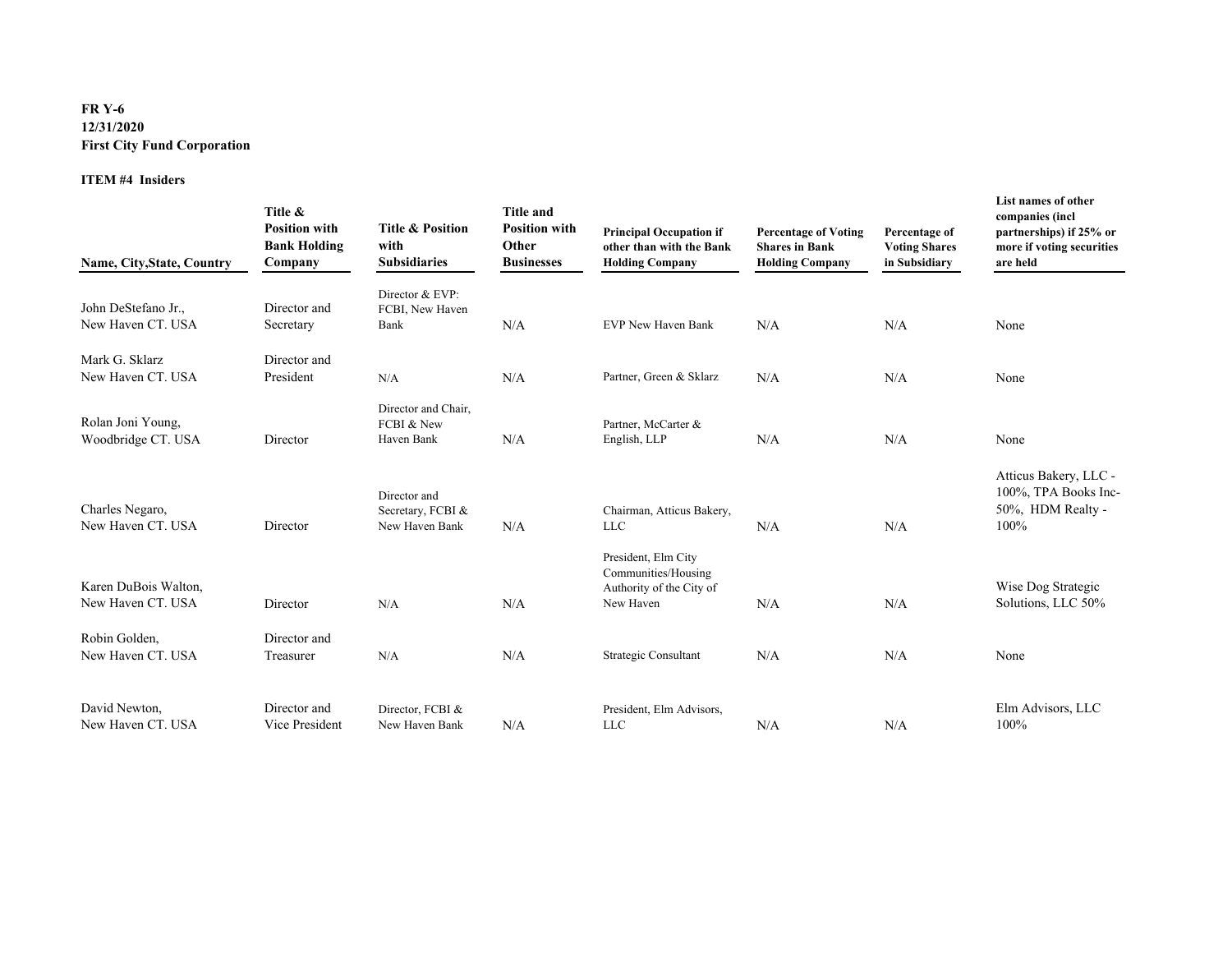## **FR Y-6 12/31/2020 First Community Bancorp**

### **ITEM #4 Insiders**

| Name, City, State, Country               | <b>Title &amp; Position</b><br>with Bank<br>Holding<br>Company | Title & Position with<br><b>Subsidiaries</b> | <b>Title and</b><br><b>Position with</b><br>Other<br><b>Businesses</b> | <b>Principal Occupation if</b><br>other than with the<br><b>Bank Holding</b><br>Company | % of Voting<br><b>Shares in Bank</b><br><b>Holding Company</b> | % of Voting<br><b>Shares</b> in<br>Subsidiary | List names of other companies<br>(incl partnerships) if 25% or<br>more of voting securities are<br>held |
|------------------------------------------|----------------------------------------------------------------|----------------------------------------------|------------------------------------------------------------------------|-----------------------------------------------------------------------------------------|----------------------------------------------------------------|-----------------------------------------------|---------------------------------------------------------------------------------------------------------|
| John DeStefano Jr.,<br>New Haven CT. USA | Director and EVP                                               | Director & EVP, New<br>Haven Bank            | N/A                                                                    | EVP New Haven Bank                                                                      | N/A                                                            | N/A                                           | None                                                                                                    |
| Michael Schaffer, New Haven<br>CT. USA   | Director and Vice<br>Chair                                     | Director & Vice Chair:<br>New Haven Bank     | N/A                                                                    | Secretary, CA White                                                                     | N/A                                                            | N/A                                           | None                                                                                                    |
| Erik Clemons,<br>New<br>Haven CT. USA    | Director                                                       | Director, New Haven<br>Bank                  | N/A                                                                    | ConnCAT, Founding<br>CEO & President                                                    | N/A                                                            | N/A                                           | None                                                                                                    |
| Rolan Joni Young,<br>Woodbridge CT. USA  | Director and<br>Chair                                          | Director and Chair,<br>New Haven Bank        | N/A                                                                    | Partner, McCarter &<br>English, LLP                                                     | N/A                                                            | N/A                                           | None                                                                                                    |
| Charles Negaro,<br>New Haven CT. USA     | Director and<br>Secretary                                      | Director and Secretary,<br>New Haven Bank    | N/A                                                                    | Chairman, Atticus<br>Bakery, LLC                                                        | N/A                                                            | N/A                                           | Atticus Bakery, LLC - 100%, TPA<br>Books Inc- 50%, HDM Realty -<br>100%                                 |
| Sailesh Atluru,<br>Sarasota, FL. USA     | Director                                                       | Director, New Haven<br>Bank                  | N/A                                                                    | President & CEO, DTC<br>Corp                                                            | N/A                                                            | N/A                                           | 291 Humphey, LLC - 100% DTC<br>Corp - $84\%$                                                            |
| Joseph Natarelli,<br>Madison,<br>CT. USA | Director                                                       | Director, New Haven<br>Bank                  | N/A                                                                    | Managing Partner,<br>Marcum, LLP                                                        | N/A                                                            | N/A                                           | None                                                                                                    |
| David Newton,<br>New Haven CT. USA       | Director                                                       | Director, New Haven<br>Bank                  | N/A                                                                    | President, Elm Advisors,<br><b>LLC</b>                                                  | N/A                                                            | N/A                                           | Elm Advisors, LLC 100%                                                                                  |